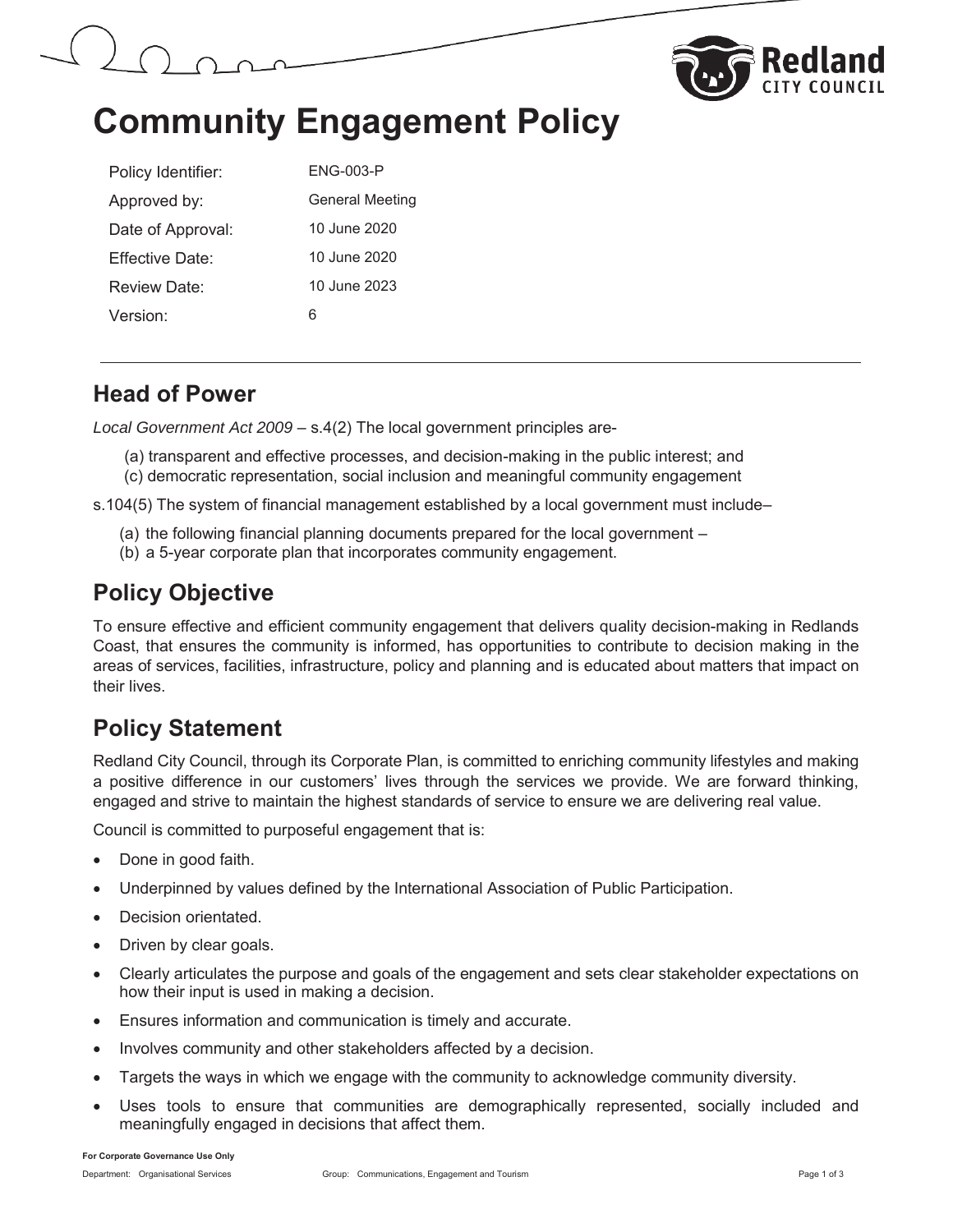



# **Community Engagement Policy**

- Collaborates with other agencies to coordinate community engagement at local and regional levels.
- Measures the effectiveness of community engagement activities.
- Reports on community engagement activities.

# **Definitions**

| Term                    | <b>Definition</b>                                                                      |  |
|-------------------------|----------------------------------------------------------------------------------------|--|
| Community engagement    | The process of sharing information and engaging members of the community               |  |
|                         | about their views. Redland City Council bases its engagement methodology on            |  |
|                         | the five levels of community engagement identified by the International                |  |
|                         | Association of Public Participation (IAP2), which are:                                 |  |
|                         | (c) inform                                                                             |  |
|                         | (d) consult                                                                            |  |
|                         | (e) involve                                                                            |  |
|                         | collaborate                                                                            |  |
|                         | empower                                                                                |  |
| Community<br>engagement | Encompasses a range of activities extending from informing the community of            |  |
| spectrum                | change; providing the community opportunity to comment on a range of                   |  |
|                         | alternatives; through to empowering the community to make a final decision.            |  |
|                         | Increasing participation by the community increases the expectation by the             |  |
|                         | community that their input will be used to influence the decision.                     |  |
| Communities of interest | Are defined as individuals; groups of individuals, organisations or political entities |  |
|                         | and other stakeholders that have an interest in the outcome of a decision. This        |  |
|                         | can include residents; rate payers; businesses; interest groups; and may include       |  |
|                         | other levels of government. These stakeholders may have a diversity of interests       |  |
|                         | and can be impacted by a decision in different ways.                                   |  |

## **Associated Documents**

Community Reference Groups Administrative Directive (A241656) Strong Communities Administrative Directive (A3160286) Planning Act 2016 Redlands 2030 Community Plan Corporate Plan 2018-2023 Annual Report

# **Document Control**

Only Council can approve amendments to this document by resolution of a Council Meeting, with the exception of administrative amendments which can be approved by the relevant ELT member. Refer to *Policy Instrument Development Manual* for an explanation on administrative amendments (A4063988).

Any requests to change the content of this document must be forwarded to relevant Service Manager(s).

Approved documents must be submitted to the Corporate Meetings and Registers Team for registration.

## **Version Control**

| <b>Version</b><br>number | <b>Date</b>                   | <b>Key Changes</b> |
|--------------------------|-------------------------------|--------------------|
|                          | December 2016   Head of power |                    |